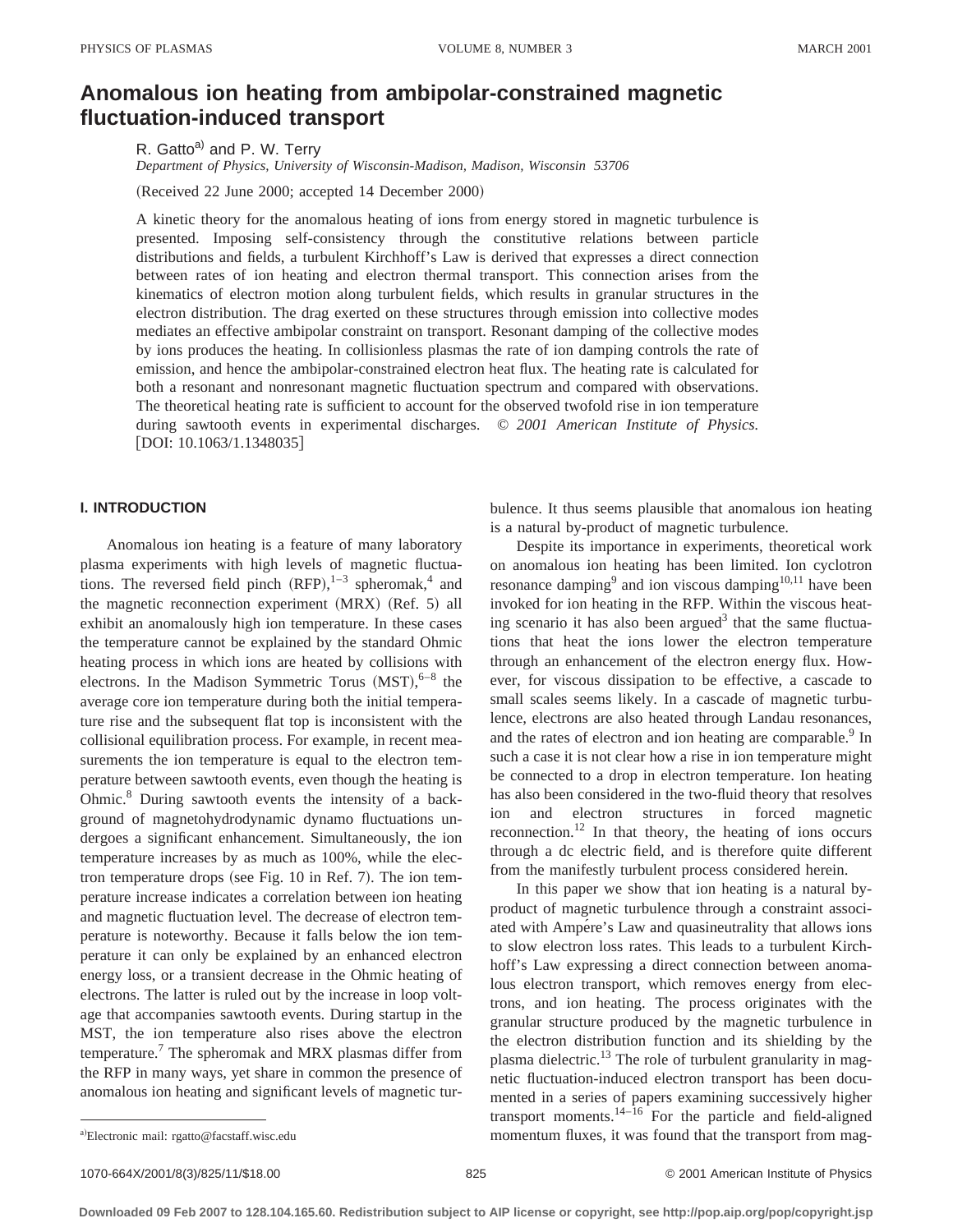netic turbulence nearly vanishes relative to the electrostatic fluxes and the flux of the non self-consistent quasilinear approximation.14,15 The residual transport is smaller than the quasilinear or electrostatic fluxes by the ratio of ion to electron current contributions in Ampére's Law, and therefore resembles an ambipolar-constrained transport flux. However, it is not the conventional constraint of an ambipolar electric field, because it arises from an electromagnetic dielectric response to granular structure. This paper does not deal with conventional ambipolarity, hence this effective ambipolar constraint of the dielectric response to granular structure will hereafter be referred to as simply an ambipolar constraint. In prior calculations it was also found that for electron thermal transport, the flux of perpendicular energy breaks into ambipolar- and nonambipolar-constrained components.<sup>16</sup> The former dominates when the magnetic fluctuations responsible for transport are resonant at distant rational surfaces. This is the situation in the MST edge, where the fluctuations driving electron thermal transport are the coreresonant unstable tearing modes. The measured flux reflects an ambipolar constraint because it can be expressed as a Rechester–Rosenbluth diffusivity, but with the ion thermal velocity in place of the electron thermal velocity.<sup>16</sup> The flux is also convective, despite a robust temperature gradient. Near the rational surfaces of transport-causing fluctuations, located in the core region in the MST, the nonambipolarconstrained component dominates. The flux is larger than that of remote locales by the ratio of electron to ion thermal velocities. Subsequent to the predictions of Ref. 16, core transport in MST was inferred through profile measurements and power balance analysis. The thermal diffusivity increases by a factor of 40 in going from the edge to the core.<sup>17</sup> The rise in diffusivity occurs near the reversal surface, the region that separates the transport-causing core fluctuations from smaller scale edge turbulence.

We extend here the prior calculations of ambipolar constraints in magnetic fluctuation-induced transport $14-16$  to calculate the heating of ions intrinsic to these constraints. Although the origin of these constraints and the underlying physics that introduces them has been detailed in the literature,<sup>13,18–22</sup> we present here a brief introduction. The granular or clumpy component of the distribution function arises simply from the inhomogeneity of turbulent mixing. Particles that are barely separated experience nearly the same scattering force, and hence remain correlated longer than those with large separation. In magnetic turbulence this is closely related to the magnetic field topology, with neighboring field lines remaining bundled for a greater distance along the field line, than field lines that are far apart. This inhomogeneity of turbulent mixing is lost if the distributions and fields are treated solely as normal modes, because the normal mode ansatz makes the mixing rate identical for all separations.<sup>13</sup> Therefore, the clumpy part of the distribution, which arises in a complete description from the weak relative scattering at short separation, is distinct from the normal mode component. By definition, a normal mode entails a coherent relationship between the distribution function and the potentials, with the distribution function  $h(\mathbf{k})$ , electrostatic potential  $\phi(\mathbf{k})$ , and the parallel component of the magnetic vector potential  $A_{\parallel}(\mathbf{k})$  all proportional to  $\exp(i\mathbf{k} \cdot \mathbf{x})$ . This coherent relationship implies that the normal mode component of the distribution  $h^c(\mathbf{k})$  (where the superscript *c* signifies coherent) can be written in terms of dielectric susceptibilities  $R_{\phi}$  and  $R_A$  as

$$
h^{c}(\mathbf{k}) = R_{\phi}(\mathbf{k}) \phi(\mathbf{k}) + R_{A}(\mathbf{k}) A_{\parallel}(\mathbf{k}).
$$
\n(1)

Because the clump is not captured in the normal mode response its contribution  $\tilde{h}(\mathbf{k})$  at wave number **k** is incoherent, i.e., it is not proportional to either potential at the wave number **k**. When the full distribution  $h^c(\mathbf{k}) + \tilde{h}(\mathbf{k})$  is substituted into the quasineutrality condition or Ampére's Law, the normal-mode component can be collected into dielectric tensor elements. The clump component is incoherent and cannot. As a simple illustration, consider Poisson's equation for purely electrostatic fluctuations having coherent responses in the electrons and ions and an incoherent component in the electron distribution,

$$
k^2 \phi(k) = 4 \pi e \int d^3v \left[ h_i^c(\mathbf{k}) - h_e^c(\mathbf{k}) - \tilde{h}_e(\mathbf{k}) \right].
$$

The coherent densities  $h_i^c(\mathbf{k}) = R_{\phi}^i \phi(\mathbf{k}), h_e^c(k) = R_{\phi}^e \phi(\mathbf{k})$ can be collected into a dielectric  $k^2 \varepsilon(\mathbf{k}) = k^2$  $-4\pi e \int d^3v (R^i_{\phi} - R^e_{\phi})$ , yielding

$$
k^{2}\varepsilon(\mathbf{k})\phi(\mathbf{k}) = -4\,\pi e \int d^{3}v \,\tilde{h}_{e}(\mathbf{k}).
$$
 (2)

This expression is clearly analogous to the shielding of a test charge, where the incoherent charge density  $q \int d^3v \tilde{h}$  appears in place of the test charge density  $q_{\text{test}}\delta(\mathbf{x})$ .

The shielding physics constrains transport because the quasineutrality condition @Poisson's equation for *k*  $\leq ($ Debye length)<sup>-1</sup> =  $\lambda_D^{-1}$ ] and Ampére's Law are the constitutive relations required to close the drift-kinetic description and make it self-consistent. Electron transport moments necessarily involve the incoherent distribution, i.e.,  $\langle U_e(\mathbf{v}) \rangle$  $= \int d^3v \, U_e(\mathbf{v}) h_e = \int d^3v \, U_e(\mathbf{v}) (\frac{h_e}{h_e})$ , where  $U_e(\mathbf{v})$  is any function of velocity. The description is only complete when the fields that force  $h_e^c + \tilde{h}_e$  are determined self-consistently from the constitutive relations. Imposing an expression like Eq.  $(2)$  constrains the transport in two crucial ways. First it introduces ion physics in an electron transport moment through  $\varepsilon(\mathbf{k})$ , yielding ambipolar constrained flux components. Second, because  $\varepsilon(\mathbf{k})$  contains  $h_e^c$ , it modifies the role played by  $h_e^c$  in transport from that predicted by quasilinear theory, or any other non self-consistent description of transport. In the self-consistent magnetic fluctuation-induced transport of particles, field-aligned momentum, and parallel energy,  $h_e^c$  cancels out altogether, leaving only the ambipolar-constrained components. These cancellations and the appearance of ion dynamics reflect the energy and momentum constraints in wave–particle interaction physics intrinsic to the system of the drift-kinetic and Maxwell's equations.

The interaction of clumps with the shielding dielectric is in fact a finite-amplitude analog to discreteness effects in a nonturbulent plasma with finite plasma parameter. $^{23}$  In the latter case, moving discrete particles (scales  $\langle \lambda_D \rangle$ ) drag the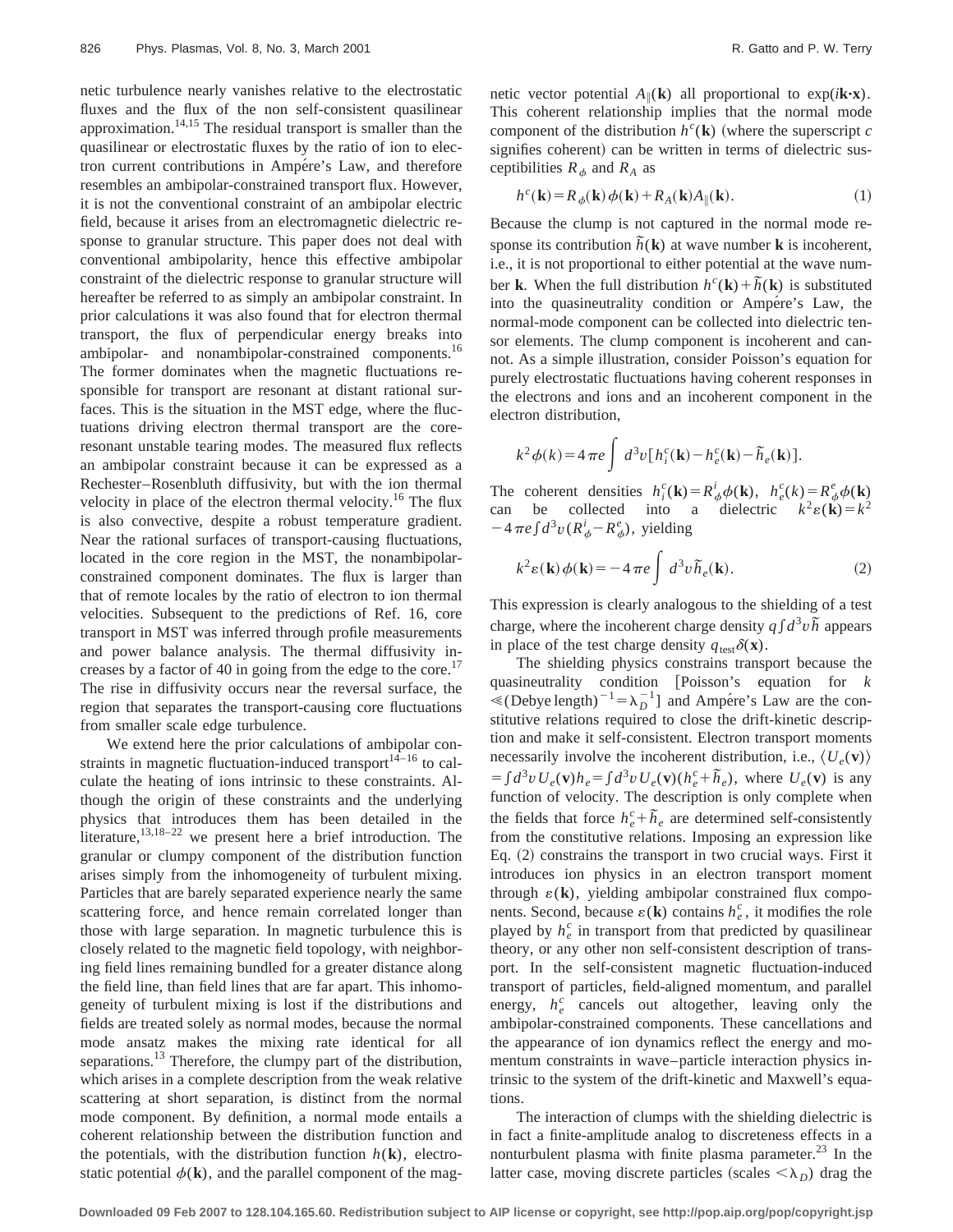dielectric cloud (scales  $>\lambda_D$ ), inducing emission into the dielectric at its zeros or collective resonances, whatever they may be. The rate of emission is equal to the dielectric absorption rate, as expressed by Kirchhoff's Law. Transport is described by the Lenard–Balescu equation, and relaxation rates, which require dissipation, are proportional to the absorption rate. For transport moments that do not relax under like-particle collisions only (e.g., the particle flux), the emission rate, which controls relaxation, can only be proportional to absorption by the other, unlike-particle species. An analogous process occurs for clumps. The above set of statements describing discreteness physics holds for clumps, if the words ''discrete particles'' are replaced by ''clumps,'' " $\lambda_D$ " by "turbulent correlation length," "Kirchhoff's Law" by "turbulent Kirchhoff's Law," and "Lenard-Balescu equation'' by ''turbulent kinetic equation.''

Ion heating, the subject of this paper, originates in the above process as the energy absorbed by the ions from emission by the clump component of the electron distribution. Ion heating is generic in the sense that the process is not specific to any particular type of mode or ion absorption mechanism. We will also keep the calculation fairly generic by stipulating that there is an unstable collective resonance in the turbulent spectrum, i.e., an instability that drives the turbulence, but not specifying its details. We therefore calculate the electron heat flux and the ion heating rate associated with some specified level of turbulence consistent with some instability and its saturation. To compare with experiment, we can use measured fluctuation levels, but must determine if approximations made in the calculation are compatible with the experimental conditions. For the simple expressions used in this calculation (the forms are given in the next section) the collective mode of the dielectric into which the granular fluctuations emit is a drift-Alfven mode. For the ion absorption rate, a variety of dissipation mechanisms could be invoked, but we will use Landau damping as the one that seems most consistent with conditions attendant to the absorption of parallel energy in the MST.

These calculations yield an ion heating rate that is sufficient to explain the observed ion temperature rise in the MST core during sawtooth events. The temperature evolution is obtained from the heating rate using a simple zerodimensional transport model. The model incorporates the anomalous ion heating rate from the ambipolar-constrained flux of parallel electron energy, and the electron heat loss rate from the nonambipolar-constrained flux of perpendicular energy. (As explained above, a spectrum of locally resonant magnetic fluctuations yields a transport of perpendicular energy that is dominated by the nonambipolar-constrained component.) We use the model to predict the electron and ion temperature transients associated with sawtooth events in the MST. Prior to the sawtooth, Ohmic heating and anomalous transport in the electrons are balanced to yield a stationary electron temperature. A similar balance between electron-ion collisional equilibration, anomalous ion heating, and ion transport losses yields a stationary ion temperature. The sawtooth event is imposed in the model as a transient rise in magnetic fluctuation level and a subsequent return to the original level over a time scale of the order of a millisecond. This heuristic modeling exercise leads to ion and electron temperature transients that are qualitatively like those of experiment. The ion temperature rises by 100% and the electron temperature drops below the ion temperature. After the sawtooth events the signals return to their pre-sawtooth values. The decay rate of the ion temperature to its pre-sawtooth value is considerably slower in the model than in experiment because the confinement time inferred from the simple steady state balance is larger than the experimental value. The modeling exercise is crude but significant because it shows that the anomalous ion heating rate of the turbulent Kirchhoff's Law is sufficient to account for the net ion temperature rise and the dip in electron temperature. It is too crude to offer accurate modeling of relaxation rates.

This paper is organized as follows. In Sec. II we introduce the general theoretical ideas behind our calculation. This includes the basic kinetic equations on which the theory is based and the self-consistency constraints which govern the kinematics and energetics of the electron and ion distribution functions. In Sec. III we detail the calculation of the anomalous flux of electron parallel energy due to magnetic turbulence, and present the energy balance that ties this flux to ion heating. An explicit expression for the latter is presented for the cases of resonant and nonresonant magnetic fluctuation spectra. In Sec. IV, we address the flux of the perpendicular component of electron energy, and construct the simple zero-dimensional transport model. Representative temperature time histories are presented for the sawtooth modeling exercise. A conclusion section ends the paper.

## **II. THEORETICAL FRAMEWORK**

The basis for the heating and transport calculations described in this paper is the drift-kinetic equation (DKE). The DKE is obtained by averaging the Vlasov equation over the rapidly oscillating component of motion under the assumption that all terms in the equation are of order  $\delta = \rho/L \ll 1$ compared to gyromotion ( $\rho$  is the particle's gyroradius and  $L$ is a scale length characterizing the plasma). As usual in low- $\beta$  magnetic turbulence, we assume  $k_{\parallel}/k_{\perp} \ll 1$ . In the Coulomb's gauge ( $\nabla \cdot \mathbf{A} = 0$ ), this implies that the perpendicular components of the magnetic potential,  $|A_{\perp}| = (k_{\parallel}/k_{\perp})A_{\parallel}$ , can be neglected. Choosing as velocity variables the parallel velocity  $v_{\parallel}$ , the magnetic moment  $\mu = mv_{\perp}/(2B_0)$ , and the gyrophase  $\varphi$  (where  $\parallel$  and  $\perp$  refer to the parallel and perpendicular directions of the unperturbed magnetic field), and neglecting effects due to equilibrium magnetic field inhomogeneity and curvature, the DKE for the electron species is given by

$$
\frac{\partial \overline{f}_e}{\partial t} + (v_{\parallel} \mathbf{b} + \mathbf{v}_{E \times B}) \cdot \frac{\partial \overline{f}_e}{\partial \mathbf{x}} + \frac{q_e}{m_e} \mathbf{E} \cdot \mathbf{b} \frac{\partial \overline{f}_e}{\partial v_{\parallel}} = 0.
$$
 (3)

Here  $\bar{f}_e$  is the gyroaveraged electron distribution function,  $\mathbf{b} = \mathbf{B}_{\text{tot}}/B_0$  is the unit vector in the direction of the magnetic field,  $\mathbf{v}_{E\times B} = (c/B_0)\mathbf{E}\mathbf{X}\mathbf{b}_0$  is the  $E\times B$  drift velocity, and  $q_e = -e$ . In the case under consideration the electric field has only a perturbed component, **E**, while the magnetic field has both equilibrium  $(\mathbf{B}_0)$  and perturbed  $(\mathbf{B})$  parts. The latter is related to the vector potential by  $\mathbf{B} = \nabla A_{\parallel} \times \mathbf{b}_0$ . Then  $\mathbf{b} \approx \mathbf{b}_0$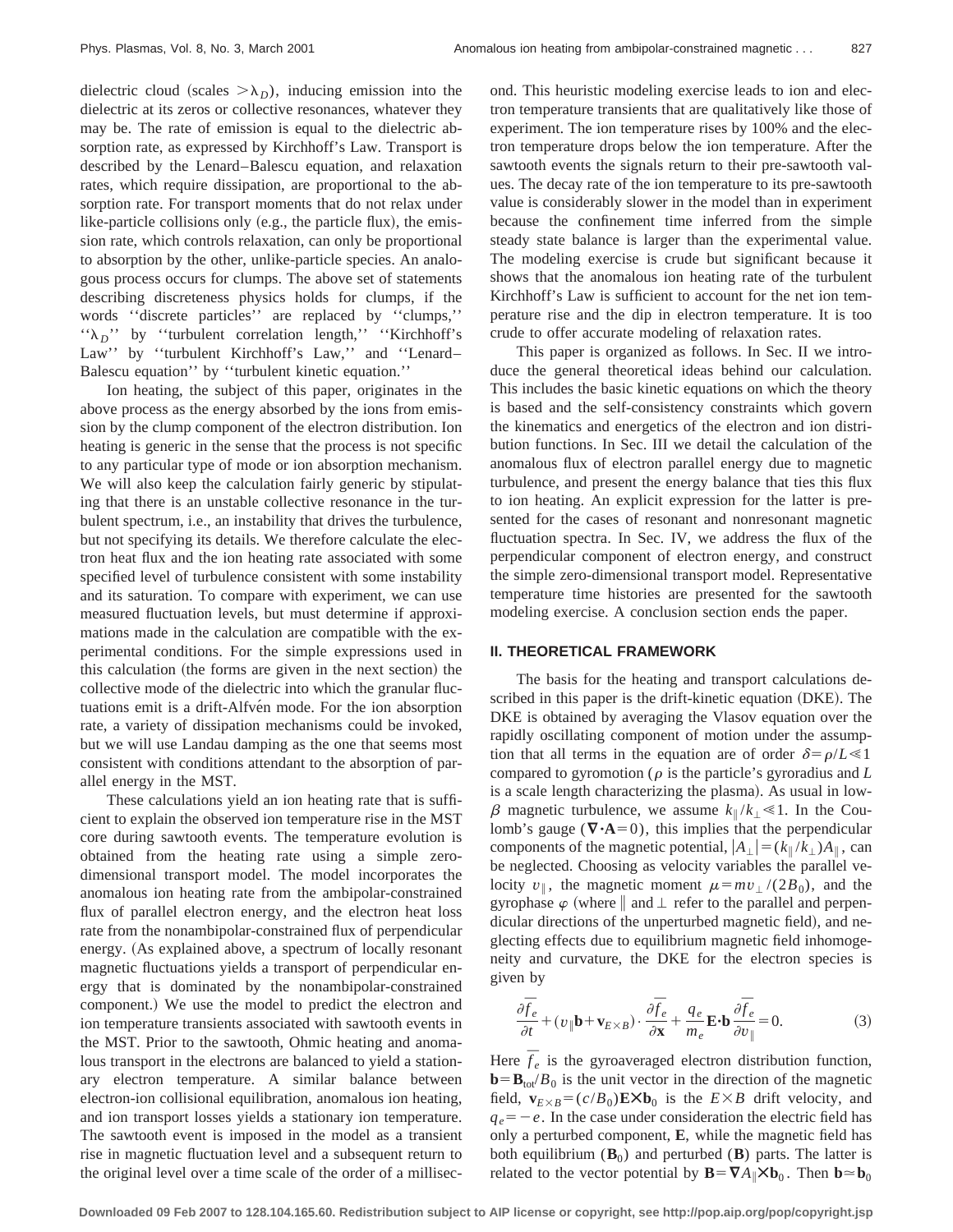$+\tilde{\mathbf{b}}$ , with  $\tilde{\mathbf{b}} = \nabla A_{\parallel} \times \mathbf{b}_0 / B_0$ , and the electric field has both electrostatic and magnetic components,  $\mathbf{E} = -\nabla \phi - (1/c)$  $\times$ ( $\partial$ **A**/ $\partial$ *t*). The streaming term contains a magnetic flutter operator,  $v_{\parallel}$  $\overline{b}$  $\cdot \nabla$ , and the  $E \times B$  drift has a magnetic component  $-(1/B_0)(\partial \mathbf{A}/\partial t)\mathbf{X}\mathbf{b}_0$ . Since the fields  $\phi$  and  $A_{\parallel}$  are also assumed to vary slowly (in space and time) with respect to the space-time scales associated with the motion of gyration, the gyroaveraged electron distribution function  $\overline{f}_e$  can be divided into an averaged part  $\langle \overline{f}_e \rangle$  and a perturbed part defined as  $\delta \bar{f}_e \equiv \bar{f}_e - \langle \bar{f}_e \rangle$ . The averaging operator  $\langle \cdots \rangle$  is now an ensemble average which removes any fast time-space variation associated with the perturbing fields. The averaged part can in turn be decomposed into an equilibrium piece, approximately a local Maxwellian distribution  $f_{e,M}(v)$  $= n_0 / (\pi^{3/2} v_e^3) \exp(-v^2/v_e^2)$  [where  $v_e = (2T_e / m_e)^{1/2}$ ], and a slowly time-dependent part which describes its evolution on a transport time scale. Using this decomposition for  $\overline{f}_e$  in Eq. (3), ensemble averaging, and taking the energy moment, we arrive at the following energy balance describing the time evolution of the kinetic energy associated with  $\langle \overline{f}_e \rangle$ :

$$
\frac{\partial}{\partial t} \int d^3 v \frac{m_e v^2}{2} \langle \vec{f}_e \rangle = H_e - \nabla \cdot \mathbf{Q}_e \,. \tag{4}
$$

The first term on the right-hand side is the electron Joule heating, while an explicit form for the energy flux present in the remaining term is

$$
\mathbf{Q}_e = \int d^3 v \frac{m_e (v_\perp^2 + v_\parallel^2)}{2} \frac{c}{B_0} \left\langle \mathbf{b}_0 \times \nabla \left( \phi - \frac{v_\parallel}{c} A_\parallel \right) \delta \overline{f}_e \right\rangle, \tag{5}
$$

where we have written the total energy in terms of parallel and perpendicular components and note that the flux of energy can similarly be broken into components representing the flux of parallel and perpendicular energy. In this expression for the flux, the perturbed distribution function  $\delta \bar{f}_e$  can be replaced by its nonadiabatic part  $h_e \equiv \delta \bar{f}_e + q_e / T_e [\phi]$  $-(v_{\parallel}/c)A_{\parallel}$ , since the adiabatic contribution (the second term in the definition of  $h_e$ ) does not produce transport. The equation for  $h_e$  is derived from Eq. (3). We obtain

$$
\frac{\partial h_e(\mathbf{x}, \mathbf{v}, t)}{\partial t} + \left( v_{\parallel} \mathbf{b}_0 - \frac{c}{B_0} \nabla \phi \times \mathbf{b}_0 + v_{\parallel} \frac{\nabla A_{\parallel} \times \mathbf{b}_0}{B_0} \right) \cdot \nabla h_e
$$
\n
$$
= \sum_{\mathbf{k}, \omega} \frac{iq_e}{T_e} f_{e, M}(\omega - \omega_{*, e}^T) \left( \phi - \frac{v_{\parallel}}{c} A_{\parallel} \right)_{\mathbf{k}, \omega}
$$
\n
$$
\times \exp(-i\mathbf{k} \cdot \mathbf{x} + i\omega t), \tag{6}
$$

where

$$
\omega_{*,e}^T \equiv \omega_{*,e} \left[ 1 + \eta_e \left( \frac{v^2}{v_e^2} - \frac{3}{2} \right) \right],
$$
  

$$
\omega_{*,e} \equiv \frac{cT_e}{q_e B_0} (\mathbf{k} \times \mathbf{b}_0 \cdot \mathbf{r}) \frac{1}{L_{n_e}}
$$

are the diamagnetic frequencies,  $L_{n_e}^{-1} \equiv n_e^{-1} \partial n_e / \partial r$ ,  $L_{T_e}^{-1}$  $\equiv T_e^{-1} \partial T_e / \partial r$ ,  $\eta_e \equiv L_{n_e} / L_{T_e}$ , and we have dropped the ve-



FIG. 1. Schematic representation of the propagation and decay of a clump in steady-state magnetic turbulence.

locity space nonlinearities, which play a negligible role in the dynamics under consideration. The right-hand side is a source term due to inhomogeneities in the equilibrium distribution function. This term is responsible for transport. On the left-hand side, the perturbing fields  $\phi$  and  $A_{\parallel}$  produce nonlinearities which advect the perturbed distribution function. Electrostatic fluctuations give rise to the only retained perpendicular drift, the  $E\times B_0$  velocity. The flutter term, associated with the fluctuating magnetic potential, introduces the ballistic streaming of particles along the perturbed magnetic field.

As described in the Introduction, the nonadiabatic electron distribution function can be broken into a coherent  $(h_e^c)$ and an incoherent component  $(\tilde{h}_e)$ ,

$$
h_e = h_e^c + \tilde{h}_e \,. \tag{7}
$$

The coherent component supports a normal mode response and can therefore be written as

$$
h_e^c(\mathbf{k}, \omega; \mathbf{v}) = R_\phi^e(\mathbf{k}, \omega; \mathbf{v}) \phi(\mathbf{k}, \omega) + R_A^e(\mathbf{k}, \omega; \mathbf{v}) A_\parallel(\mathbf{k}, \omega),
$$
\n(8)

where  $R^e_{\phi}$  and  $R^e_A$  are the electron contributions to the susceptibilities introduced in Eq.  $(1)$ . These functions are obtained from the solution of Eq.  $(6)$ . In the absence of the nonlinear terms, whose convolutions in Fourier space produce driving of  $h_e(\mathbf{k})$  by potentials at wave numbers other than  $k$ , the solution of Eq.  $(6)$  is obviously coherent, with

$$
R^e_{\phi} = \frac{q_e}{T_e} f_{eM} \frac{\omega - \omega^T_{*,e}}{\omega - k_{\parallel} v_{\parallel}}, \quad R^e_A = -\frac{v_{\parallel}}{c} R^e_{\phi}.
$$
 (9)

Under standard renormalized treatments of the nonlinearities, the solution of Eq.  $(6)$  remains coherent, yielding responses with a broadened propagator. In weak to moderate turbulence this broadening can be neglected. The nonlinear driving of  $h_e(\mathbf{k})$  by the Fourier potential amplitudes at other wave numbers, which produces the incoherent distribution  $\tilde{h}_e(\mathbf{k})$ , is only recovered in renormalized treatments of the two-point correlation  $\langle h_e(\mathbf{x}_1, \mathbf{v}_1, t) h_e(\mathbf{x}_2, \mathbf{v}_2, t) \rangle$ . In that type of calculation, which is not repeated here, the vanishing of relative scattering at small separations in phase space  $(x_1)$  $(-\mathbf{x}_2) \rightarrow 0$ ,  $(\mathbf{v}_1 - \mathbf{v}_2) \rightarrow 0$ , and the short range correlation, or clump, it produces is identified directly with  $\tilde{h}_e(\mathbf{k})$ .

A simplified picture of the propagation and decay of localized incoherent fluctuations in a region of steady-state perturbed magnetic field lines is presented in Fig. 1. A group of perturbed magnetic field lines locally bunched together spatially decorrelate (i.e., separate from one another) by spreading radially a distance  $\Delta R$  (decorrelation length) for a longitudinal displacement  $Z = L_{\parallel}$ . A group of electrons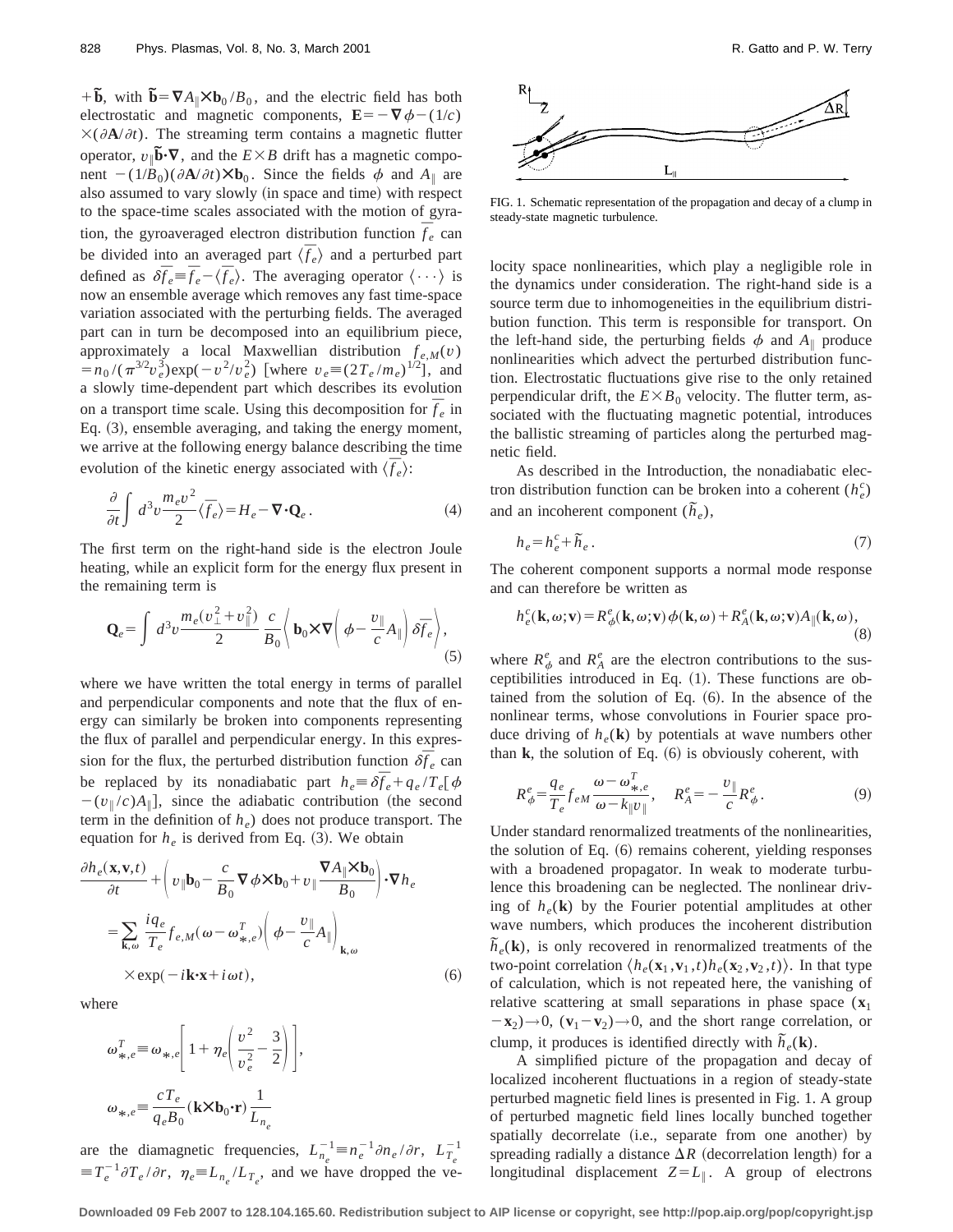which are initially approximately at the same *Z* location, are separated by a distance less than  $\Delta R$  (within the encircled region to the left of the picture) and have equal velocities, ballistically propagate along the field lines. During the streaming, the electrons at the edge of the region decorrelate faster from an electron in the center than do electrons in an interior region close by the central electron. Consequently, electrons within a radial correlation length form a clump that decays as the electrons stream along the field (as indicated by the smaller encircled region to the right). In the more general context of time-dependent magnetic turbulence, the clump lifetime depends on the Lyapunov time, i.e., the time that two neighboring field lines will remain correlated (diffuse together), as well as on the relative streaming velocities of the individual electrons. Moreover, there are self-consistency effects: when electrons follow a magnetic field line that changes direction, the change in electron momentum acts back on the field line through the constitutive relations, changing the field configuration. The proper accounting of these self-consistency effects lies at the heart of this paper. As electron clumps move through the plasma, they drag the shielding cloud, and are forced by conservation constraints to emit into the dielectric. The dielectric absorbs this emission at a collective resonance.

The ions can also be described by a DKE similar to Eq.  $(6)$ . Of particular importance is the evolution equation for the mean kinetic energy,

$$
\frac{\partial}{\partial t} \int d^3 v \frac{m_i v^2}{2} \langle \vec{f}_i \rangle = \langle E_{\parallel} J_{i\parallel} \rangle - \nabla \cdot \mathbf{Q}_i , \qquad (10)
$$

which contains the ion heating term. For fluctuations that are predominantly magnetic, the ion heating term is given by

$$
H_i \equiv \langle E_{\parallel} J_{i\parallel} \rangle = -\frac{1}{c} \left\langle \frac{\partial A_{\parallel}}{\partial t} J_{i\parallel} \right\rangle, \tag{11}
$$

where  $J_{i\parallel}$  is supplied by the appropriate moment of the nonadiabatic ion distribution. As with the electron distribution, the nonadiabatic ion distribution contains a normal mode, or coherent, part. For magnetic turbulence it is readily apparent that the incoherent ion component is negligible. As explained, the incoherent part results from streaming-particle motion along the field, hence  $\tilde{h}_i$  is smaller than  $\tilde{h}_e$  by  $(m_e/m_e)^{1/2}$ . The ion distribution can therefore be written as

$$
h_i(\mathbf{k}, \omega; \mathbf{v}) = R^i_{\phi}(\mathbf{k}, \omega; \mathbf{v}) \phi(\mathbf{k}, \omega) + R^i_A(\mathbf{k}, \omega; \mathbf{v}) A_{\parallel}(\mathbf{k}, \omega).
$$
\n(12)

For weak to moderate turbulence under MST-like conditions, where the fluctuation frequency is low, the dissipative part of the ion susceptibilities is governed by the ion Landau damping. For strong turbulence the resonances are broadened and ion Compton scattering comes into play.

The shielding plasma potentials  $\phi(\mathbf{k},\omega)$  and  $A_{\parallel}(\mathbf{k},\omega)$ are governed by quasineutrality and Ampére's Law, which, in our framework, can be succinctly written as

$$
\begin{bmatrix} d_{\phi\phi}^{ei}(\mathbf{k},\omega) & d_{\phi A}^{ei}(\mathbf{k},\omega) \\ d_{A\phi}^{ei}(\mathbf{k},\omega) & d_{AA}^{ei}(\mathbf{k},\omega) \end{bmatrix} \begin{bmatrix} \phi(\mathbf{k},\omega) \\ A_{\parallel}(\mathbf{k},\omega) \end{bmatrix} = \begin{bmatrix} -4\pi e\tilde{n}(\mathbf{k},\omega) \\ -\frac{4\pi}{c} \tilde{J}_{\parallel}(\mathbf{k},\omega) \end{bmatrix} . \tag{13}
$$

In the above,  $\tilde{n} = \int d^3v \tilde{h}(\mathbf{v})$  and  $\tilde{J} = e \int d^3v v \tilde{h}(\mathbf{v})$  are the density and current density sources associated with the clump population. By definition of incoherent fluctuations  $\left[\tilde{h}(\mathbf{k}, \omega; \mathbf{v}) \propto \phi(\mathbf{k}', \omega'), A_{\parallel}(\mathbf{k}', \omega')\right]$  these fluctuations cannot be included in the elements of the dispersion tensor, i.e., in the left-hand side of Eq.  $(13)$ . The elements of the dispersion tensor are given by

$$
\begin{bmatrix} d_{\phi\phi}^{ei}(\mathbf{k},\omega) & d_{\phi A}^{ei}(\mathbf{k},\omega) \\ d_{A\phi}^{ei}(\mathbf{k},\omega) & d_{A A}^{ei}(\mathbf{k},\omega) \end{bmatrix} = 4 \pi e \int d^{3}v \begin{bmatrix} R_{\phi}^{e}(\mathbf{k},\omega,\mathbf{v}) - R_{\phi}^{i}(\mathbf{k},\omega,\mathbf{v}) & R_{A}^{e}(\mathbf{k},\omega,\mathbf{v}) - R_{A}^{i}(\mathbf{k},\omega,\mathbf{v}) \\ \frac{U_{\parallel}}{c} \left[ R_{\phi}^{e}(\mathbf{k},\omega,\mathbf{v}) - R_{\phi}^{i}(\mathbf{k},\omega,\mathbf{v}) \right] & \frac{U_{\parallel}}{c} \left[ R_{A}^{e}(\mathbf{k},\omega,\mathbf{v}) - R_{A}^{i}(\mathbf{k},\omega,\mathbf{v}) \right] \end{bmatrix} . \tag{14}
$$

Inverting Eq.  $(13)$  we obtain the following self-consistent expressions for the potentials:

$$
A_{\parallel}(\mathbf{k},\omega) = -4\pi L^{-1,ei}(\mathbf{k},\omega) \left[ d^{ei}_{\phi\phi}(\mathbf{k},\omega) \frac{1}{c} \tilde{J}_{\parallel}(\mathbf{k},\omega) - d^{ei}_{A\phi}(\mathbf{k},\omega) e \tilde{n}(\mathbf{k},\omega) \right],
$$
 (15)

In these expressions, the coherent shielding response manifests itself through the dispersion elements  $(14)$ , while the shielded incoherent fluctuations are represented by the clump density  $\tilde{n}$  and current density  $\tilde{J}_{\parallel}$ . Later on, by using these potentials in the electron heat flux and the ion heating rate expressions we will ensure self-consistency. The plasma dielectric response is described by the elements of the dispersion tensor,

$$
\phi(\mathbf{k}, \omega) = -4 \pi L^{-1,ei}(\mathbf{k}, \omega) \left[ d_{AA}^{ei}(\mathbf{k}, \omega) e \tilde{n}(\mathbf{k}, \omega) - d_{\phi A}^{ei}(\mathbf{k}, \omega) \frac{1}{c} \tilde{J}_{\parallel}(\mathbf{k}, \omega) \right].
$$
\n(16)

 $L^{ei}(\mathbf{k}, \omega) = \det$  $d_{\phi\phi}^{ei}(\mathbf{k},\omega)$   $d_{\phi A}^{ei}(\mathbf{k},\omega)$  $\frac{d^{ei}_{A\phi}(\mathbf{k},\omega)}{d^{ei}_{AA}(\mathbf{k},\omega)}$  (17)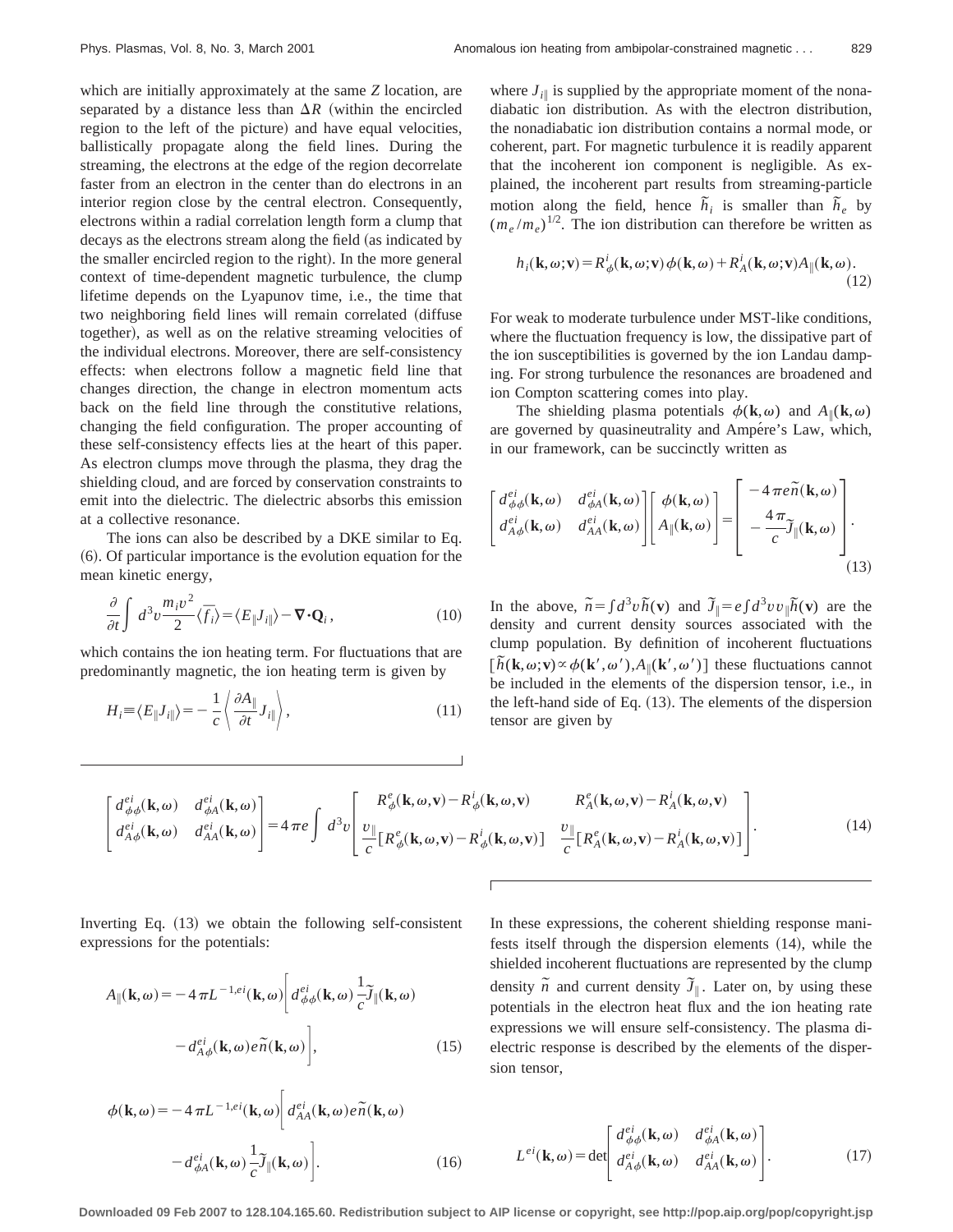Collective modes correspond to zeros of the dielectric, each with a dispersion relation  $\omega = \omega(\mathbf{k})$  obtained from  $L^{ei}(\mathbf{k},\omega)=0.$ 

In the remainder of this paper we calculate the anomalous electron energy transport and associated ion heating assuming fluctuations that are predominantly magnetic. We will assume limited spectrum linewidth broadening, and hence neglect nonlinear broadening contributions to the electron and ion propagators  $R^e$  and  $R^i$ . In this approximation, the propagators are given by

$$
R^s_{\phi} = \frac{q_s}{T_s} f_{sM} \frac{\omega - \omega^T_{*,s}}{\omega - k_{\parallel} \nu_{\parallel}}, \quad R^s_A = -\frac{\nu_{\parallel}}{c} R^s_{\phi} \tag{18}
$$

 $[s = e(s = i)$  referring to electrons (ions). As a consequence the only nonlinear effect in the calculation follows from the inclusion of the incoherent part of the electron distribution,  $\tilde{h}_e$ . Moreover, the electron linear response will be approximated by its resonant part, consistent with collisionless dynamics. These assumptions lead to cancellations in the electron parallel energy flux, leaving only the drag term associated with the shielding of the incoherent fluctuation from the ion contribution to the dielectric. Because of this, the electron parallel energy flux will be proportional to the ion heating. If there is a principal part of the linear response from collisions and/or a significant nonlinear broadening contribution, the electron parallel energy flux retains a quasilinear electron–electron term and an electron–electron drag-like term, and the simple proportionality with the ion heating is lost. With regard to the ion response, the linear approximation is for simplicity. Resonance broadening contributions in the ions have no effect on the cancellation just mentioned and do not change the results qualitatively.

In the remaining sections, for simplicity, we will display only the results of the heat flux and ion heating associated with the magnetic potential  $A_{\parallel}$ . However, the calculations are carried out retaining the full electromagnetic response, as needed in order to properly impose self-consistency.

## **III. RADIAL FLUX OF PARALLEL ELECTRON KINETIC ENERGY AND ION HEATING RATE**

In this section we will calculate the radial flux of electron parallel energy and the associated ion heating rate. To derive a self-consistent expression for the flux of parallel electron energy in the presence of incoherent fluctuations, we first assume steady-state, homogeneous turbulence and perform a space–time average on the Fourier transformed expression of Eq.  $(5)$ . Then, dividing the nonadiabatic electron distribution  $h_e$  into its coherent and incoherent parts [Eq.  $(7)$ , we express the radial component of the parallel electron energy flux in terms of the Lenard–Balescu turbulent collision integral,  $14,24$ 

$$
\overline{Q}_{e}^{\parallel} = \Re \int d^{3}v \frac{m_{e}v_{\parallel}^{2}}{2} \sum_{\mathbf{k},\omega} \frac{ic}{B_{0}} (\mathbf{k} \times \mathbf{b}_{0} \cdot \mathbf{r}) \frac{v_{\parallel}}{c}
$$

$$
\times [R_{A}^{e}(\mathbf{k}, \omega; v) \langle A_{\parallel} A_{\parallel} \rangle_{\mathbf{k}, \omega} + \langle A_{\parallel} \tilde{h}_{e}(\mathbf{v}) \rangle_{\mathbf{k}, \omega}], \tag{19}
$$

where we have adopted the notation  $\langle aa \rangle_{\mathbf{k},\omega} = \langle a(-\mathbf{k},\mathbf{k})\rangle$  $-\omega$ ) $a(\mathbf{k},\omega)$ , and where the terms proportional to the electrostatic responses have been omitted as noted above. This expression describes the radial loss of parallel heat associated with electron streaming along the perturbed magnetic field. The first term inside the square brackets is the quasilinear diffusion contribution, while the second term, arising from the incoherent part of the distribution, is a drag-like term which represents the shielding of clumps by the plasma dielectric and the consequent emission process into collective modes. This shielding and drag process enters Eq.  $(19)$ when the calculation is made self-consistent by relating the magnetic potential present in the two correlations to the charge distribution through Ampére's Law and quasineutrality. Introducing Eq.  $(15)$  into Eq.  $(19)$  and making use of the definitions of  $d_{AA}^{ei}$  and  $d_{\phi A}^{ei}$  [Eq. (14)] and of the identity  $(1/L^{ei})^* = L^{ei}/|L^{ei}|^2$  [where  $L^{ei}$  is defined in Eq. (17), and the superscript  $*$  indicates complex conjugation], we obtain the following expression for the parallel electron heat flux:

$$
\bar{Q}_{e}^{\parallel} = \Re \sum_{\mathbf{k},\omega} \frac{ic}{B_{0}} (\mathbf{k} \times \mathbf{b}_{0} \cdot \mathbf{r}) |4 \pi L^{ei,-1}|^{2} \frac{e}{c} \int d^{3}v \int d^{3}v' \frac{m_{e}v_{\parallel}^{2}}{2} \frac{v_{\parallel}}{c} \left( \frac{v_{\parallel}^{'} d_{\phi\phi}^{ei} - d_{A\phi}^{ei}}{c} \right) \{ R_{A}^{e}(\mathbf{v}) [d_{\phi\phi}^{ei*} \langle \tilde{\mathcal{J}}_{\parallel} \tilde{h}_{e}(\mathbf{v}') \rangle_{\mathbf{k},\omega} - e c d_{A\phi}^{ei*} \langle \tilde{n} \tilde{h}_{e}(\mathbf{v}') \rangle_{\mathbf{k},\omega} ] - R_{A}^{e}(\mathbf{v}') [d_{\phi\phi}^{ei*} \langle \tilde{\mathcal{J}}_{\parallel} \tilde{h}_{e}(\mathbf{v}) \rangle_{\mathbf{k},\omega} - e c d_{A\phi}^{ei*} \langle \tilde{n} \tilde{h}_{e}(\mathbf{v}) \rangle_{\mathbf{k},\omega} ] + R_{A}^{i}(\mathbf{v}') [d_{\phi\phi}^{ei*} \langle \tilde{\mathcal{J}}_{\parallel} \tilde{h}_{e}(\mathbf{v}) \rangle_{\mathbf{k},\omega} ] - e c d_{A\phi}^{ei*} \langle \tilde{n} \tilde{h}_{e}(\mathbf{v}) \rangle_{\mathbf{k},\omega} ] \}.
$$
\n(20)

The first two contributions inside the curly brackets are proportional to  $R_A^e$  and represent quasilinear diffusion, a process involving only electrons, and the drag exerted on electron clumps by the electron component of the shielding dielectric, respectively. The last term, proportional to  $R_A^i$ , comes from the drag exerted on electron clumps by the ion component of the dielectric. These drag terms are called the electron– electron and electron–ion drag, respectively. As discussed in Sec. II, we approximate the electron response in Eq.  $(20)$ 

with its resonant linear part,  $R_A^e \propto \delta(\omega - k_{\parallel} v_{\parallel})$ . Moreover, the incoherent fluctuations propagate ballistically at the phase velocity  $u = \omega/k_{\parallel}$ . This property can be demonstrated by a solution of the two-point equation which governs the dynamics of the correlation of incoherent density, current density and the incoherent distribution function.<sup>13,25,26</sup> In terms of the Fourier transformed correlation, the two-time, two-point correlation can be written in terms of a one-time, two-point correlation multiplied by a ballistic operator,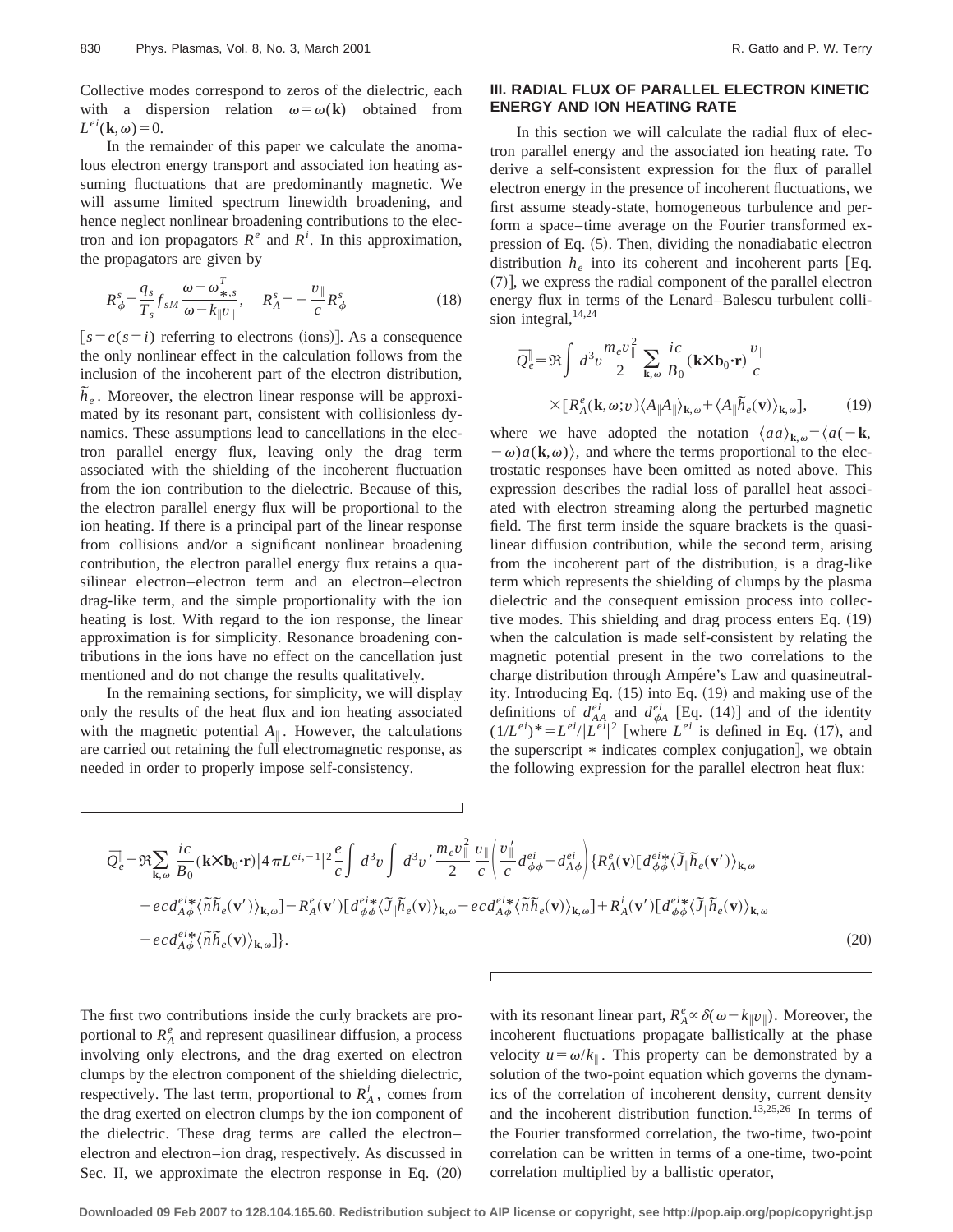$$
\langle \widetilde{K} \widetilde{h}_e \rangle_{\mathbf{k},\omega} = 2 \pi \delta(\omega - k_{\parallel} v_{\parallel}) \langle \widetilde{K} \widetilde{h}_e \rangle_{\mathbf{k}},
$$

where the quantity  $\tilde{K}$  is either  $\tilde{n}$  or  $\tilde{J}_{\parallel}$ . Because of the  $\delta(\omega)$  $-k_{\parallel}v_{\parallel}$ ) factor in both the two-point correlation and the electron coherent response, the quasilinear diffusion and the electron–electron drag cancel each other, and the dissipative ion–electron interaction of the electron–ion drag remains as the only parallel energy transport mechanism. This is the cancellation of  $h_e^c$  alluded to in the Introduction. Expressing the remaining correlations of either  $\tilde{n}$  or  $\tilde{J}_{\parallel}$  with  $\tilde{h}_e$  in terms of  $A_{\parallel}$ , again using Eqs. (15) and (16), we obtain

$$
\bar{Q}_{e}^{\parallel} = \Re i \sum_{\mathbf{k},\omega} (\mathbf{k} \times \mathbf{b}_{0} \cdot \mathbf{r}) \frac{m_{e} u^{3}}{2B_{0}} \langle A_{\parallel} A_{\parallel} \rangle_{\mathbf{k},\omega} \Bigg[ \int d^{3}v R_{A}^{i}(\mathbf{k},\omega;v) \Bigg]. \tag{21}
$$

The flux of parallel electron energy is ambipolar, regardless of the nature of the fluctuation spectrum or ion response. Anticipating here a result presented in the following section, the intrinsic ambipolarity of the electron parallel energy flux will not be found in the perpendicular energy flux. In the latter, which is given by Eq. (20) but with  $m_e v_\parallel^2/2$  replaced by  $m_e v_\perp^2/2$ , the quasilinear conductive flux survives the cancellation of drag and diffusion. There are thus nonambipolarconstrained and ambipolar-constrained components. Which dominate depends on the form of the magnetic fluctuation spectrum.<sup>16</sup>

We now consider the velocity integral over the ion response and the spectral sums present in Eq.  $(21)$ . Again following the discussion of Sec. II, we will perform the integration using an adiabatic ion approximation, i.e.,  $R_A^i \propto (\omega)$  $-k_{\parallel}v_{\parallel}$ <sup>-1</sup>. After the integration is performed, the flux of parallel electron energy can be cast as

$$
\overline{Q}_e^{\parallel} = -v_i \left( \mathcal{D}_n \frac{1}{L_{n_i}} + \mathcal{D}_T \frac{1}{L_{T_i}} \right) n_0 T_e, \qquad (22)
$$

with transport coefficients  $\mathcal{D}_n$  and  $\mathcal{D}_T$  that still include the **k** summation. To perform the latter, we first note that because magnetic fluctuation-induced transport is produced by particles streaming along turbulent fields, the flux is critically sensitive to spectral variations in  $k_{\parallel}$ . Based on the previous discussion on the observed features of the fluctuation spectrum in  $MST$ ,<sup>16</sup> we have obtained explicit expressions for the transport coefficients in Eq.  $(22)$  for the two distinct cases of a resonant and nonresonant spectrum of width  $\Delta k_{\parallel}$ . In the first case, the spectrum is peaked about  $k_{\parallel}=0$ , as it is in the core of MST. The transport coefficients are given by

$$
\mathcal{D}_n = \sum_{\mathbf{k}_{\perp},\omega} D_M \left(\frac{v_i}{v_e}\right)^2 \left(1 - \frac{\omega}{\omega_{*i}}\right) \left(1 + \frac{\Delta u^2}{v_i^2}\right) \exp[-(\Delta u/v_i)^2],
$$
  

$$
\mathcal{D}_T = \sum_{\mathbf{k}_{\perp},\omega} D_M \left(\frac{v_i}{v_e}\right)^2 \frac{3}{2} \left(1 + \frac{\Delta u^2}{v_i^2} + \frac{2}{3} \frac{\Delta u^4}{v_i^4}\right)
$$
  

$$
\times \exp[-(\Delta u/v_i)^2].
$$

Here we have simplified the notation by introducing the magnetic diffusivity  $D_M \equiv (\sqrt{\pi}/\Delta k_{\parallel})(\tilde{B}/B_0)^2$ , and by defining the quantity  $\Delta u \equiv \omega/(\Delta k_{\parallel}/2)$ . Moreover  $\omega$  is understood to be the real part of the frequency. Assuming a spectrum width that encompasses the core resonant tearing modes (*m*  $= 1$ ,  $n=6-8$ ), and a frequency on the order of the diamagnetic frequency, the parameter  $\Delta u$  is small in the core of the MST. Expanding to zero order in this quantity we obtain

$$
\mathcal{D}_n = \sum_{\mathbf{k}_{\perp},\omega} D_M \left(\frac{v_i}{v_e}\right)^2 \left(1 - \frac{\omega}{\omega_{\ast i}}\right),\tag{23}
$$

$$
\mathcal{D}_T = \sum_{\mathbf{k}_{\perp},\omega} \frac{3}{2} D_M \left(\frac{v_i}{v_e}\right)^2.
$$
 (24)

In the nonresonant case, we assume a peaked spectrum that is shifted off  $k_{\parallel}=0$  by an amount  $k_{\parallel 0}$ . The latter case represents the spectrum typical of the edge region of the MST, having no power in the locally resonant modes for which  $k_{\parallel} \approx 0$  and being dominated by modes resonant at remote rational surfaces. In this case, the transport coefficients are given by  $(u_0 \equiv \omega/k_{\parallel 0})$ 

$$
\mathcal{D}_n = \sum_{\mathbf{k}_{\perp},\omega} D_M \left(\frac{v_i}{v_e}\right)^2 \left(1 - \frac{\omega}{\omega_{*i}}\right) \frac{\Delta k_{\parallel}}{k_{\parallel 0}} \left(\frac{u_0}{v_i}\right)^4
$$
  
×  $\exp[-(u_0/v_i)^2]$  (25)

and

$$
\mathcal{D}_T = \sum_{\mathbf{k}_{\perp},\omega} D_M \left(\frac{v_i}{v_e}\right)^2 \frac{\Delta k_{\parallel}}{k_{\parallel 0}} \left(\frac{u_0}{v_i}\right)^4 \left(\frac{u_0^2}{v_i^2} - \frac{1}{2}\right)
$$
  
×  $\exp[-(u_0/v_i)^2].$  (26)

These expressions have been simplified with an expansion to lowest order in the parameter  $(\Delta k_{\parallel}/2)/k_{\parallel 0}$ , which is small in virtue of the narrow width of the spectrum.

We now consider the heating term  $(11)$  for the ions. As we have found, the electron parallel energy flux, Eq.  $(22)$ , consists only of the electron–ion drag term, which comes from the incoherent part of the distribution function. Physically this term reflects the shielding of the incoherent fluctuations by the plasma dielectric and the consequent emission into the plasma normal mode. The damping of these modes on the ions produces anomalous ion heating. Fourier transforming Eq.  $(11)$  we obtain

$$
\bar{H}_i = -\Re i \sum_{\mathbf{k},\omega} k_{\parallel} \frac{u}{c} \langle A_{\parallel} J_{\parallel,i} \rangle_{\mathbf{k},\omega},
$$

where we assume steady-state, homogeneous turbulence. The ion current can be related to the electron response using Ampére's Law,

$$
J_{\parallel,i}\!\!=\int\,d^3v\,ev_\parallel\!\big[\,\delta\!f^{ad}_e\!+\!R^e_A\!A_\parallel\big]\!+\int\,d^3v\,ev_\parallel\!\widetilde h_e\!+\frac{ck^2}{4\,\pi}A_\parallel\,,
$$

where again the electrostatic contribution has been omitted. Introducing this expression in the ion heating expression (disregarding the adiabatic part  $\delta f_e^{ad}$  and the term proportional to  $k^2$  since they will give no contribution) we obtain

$$
\bar{H}_{i} = \Re i \sum_{\mathbf{k}, \omega} k_{\parallel} \frac{u}{c} \int d^{3}v \, ev_{\parallel} [R_{A}^{e}(\mathbf{k}, \omega; v) \langle A_{\parallel} A_{\parallel} \rangle_{\mathbf{k}, \omega} \n+ \langle A_{\parallel} \tilde{h}_{e}(\mathbf{v}) \rangle_{\mathbf{k}, \omega}].
$$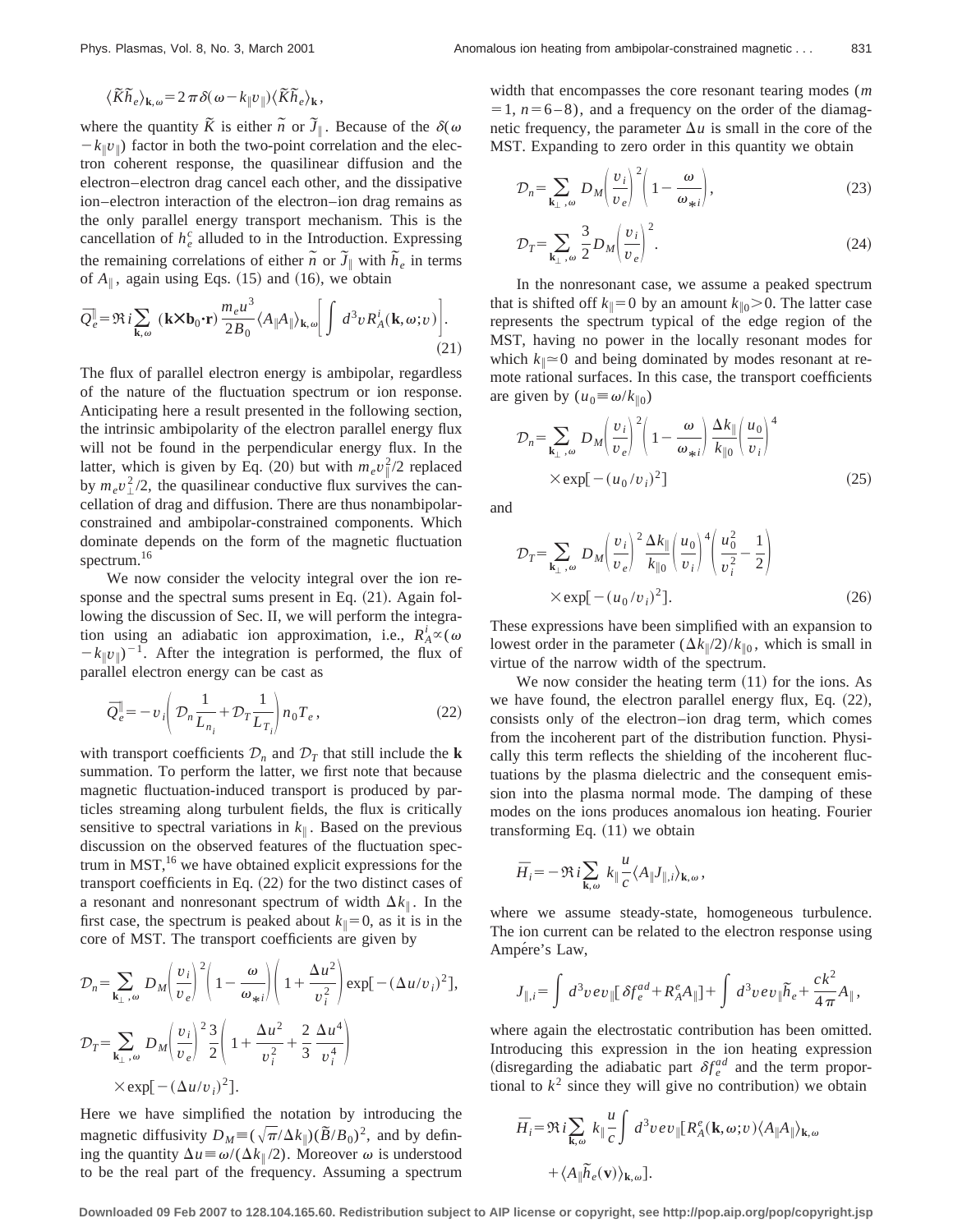Using the self-consistency constraints Eq.  $(13)$  and performing the velocity space integration over the resonant electron response, we find that the ion heating can be expressed in terms of the electron parallel energy flux associated with magnetic turbulence,

$$
\bar{H}_i = \sum_{\mathbf{k},\omega} 2 \frac{|\Omega_e|}{u} \frac{k_{\parallel}}{\mathbf{k} \times \mathbf{b}_0 \cdot \mathbf{r}} \bar{Q}_e^{\parallel}(\mathbf{k},\omega). \tag{27}
$$

Here  $\overline{Q}_{e}^{\parallel}(\mathbf{k},\omega)$  is the right-hand side of Eq. (21), excluding the summation sign,  $\Omega_e \equiv -eB/(m_e c)$ , and  $\mathbf{k} \times \mathbf{b}_0 \cdot \mathbf{r}$  is essentially  $k_{\perp}$ . This equation represents a turbulent energy balance which ties the ion heating to the ambipolar-constrained electron parallel energy transport. Since the underlying physical process is the absorption by the ions of waves emitted by electron clumps, we refer to it as a turbulent Kirchhoff's Law. Note that this relation is general, i.e., it applies to any plasma with magnetic fluctuations, independent of any specific mode, provided the assumptions of a collisionless plasma and moderate line broadening are satisfied. The first proportionality factor in Eq.  $(27)$ ,  $|\Omega_e|/u$ , is the inverse distance traveled by an electron in a gyroperiod. The inverse dependence on *u* reflects the fact that a slowing of the electron loss rate to *u* enhances the energy transfer to ions. In MST-like plasmas, this factor is large. Even though the factor  $k_{\parallel}/k_{\perp}$  is small, the overall proportionality factor in Eq. (27) is large (of the order of  $10^3 - 10^4$  cm<sup>-1</sup> for MST parameters). Physically, the large factor applied to ion heating relative to the radial electron energy flux is explained by the fact that the magnetic field lines wrap many times around the torus before diffusing radially by a small amount. As a consequence, electrons following the field lines have the opportunity to deposit, through the ambipolarity constraint, a significant amount of energy to the ions before undergoing appreciable radial diffusion. We also note that the direct proportionality between the ion heating and the electron flux implies a decrease of the electron temperature due to parallel heat losses whenever ion heating is present. However, this loss is small compared to nonambipolar constrained heat losses, if such occur.

In the adiabatic ion limit  $(u/v_i < 1)$  we first perform the required integration over the ion response, and then the *k*<sup>i</sup> summation. For a resonant (superscript  $r$ ) and nonresonant (superscript  $nr$ ) spectrum we obtain, respectively,

$$
\bar{H}_{i}^{r} = \sum_{\mathbf{k}_{\perp},\omega} D_{M}v_{i}n_{0}T_{i}\frac{1}{L_{n_{i}}^{2}}\frac{\omega}{\omega_{*i}}\left[\left(\frac{\omega}{\omega_{*i}}-1\right)-\frac{1}{2}\eta_{i}\right]
$$
(28)

and

$$
\bar{H}_{i}^{nr} = \sum_{\mathbf{k}_{\perp},\omega} D_M v_{i} n_0 T_i \frac{1}{L_{n_i}^2} \frac{\omega}{\omega_{*i}} \left( \frac{\omega}{\omega_{*i}} - 1 \right)
$$

$$
+ \eta_i \left( \frac{1}{2} - \frac{u_0^2}{v_i^2} \right) \frac{\Delta k_{\parallel}}{k_{\parallel 0}} \left( \frac{u_0}{v_i} \right)^2 \exp[-(u_0/v_i)^2]. \quad (29)
$$

Here we have again simplified the results by expanding in the small parameters  $\Delta u/v_i$  (resonant case) and  $(\Delta k_{\parallel}/2)/k_{\parallel 0}$ (nonresonant case). The presence of an ion thermal velocity in the ion heating expressions reflects the ambipolar physics which leads to and ultimately governs the heating process.

Having performed the required summations, we are now in a position to quantify better the relation between the ion heating and the electron parallel energy flux presented in Eq. (27). We choose parameters typical of the core of the MST. Loosely speaking, the core is where the  $m=1$ ,  $n=6-8$  tearing modes are resonant. In the MST this occurs approximately at  $r \approx 0.5a$  ( $a = 52$  cm being the minor radius). These parameters, which include the width  $\Delta k_{\parallel}$  of the fluctuation spectrum, the profile parameters  $L_{n_i}$  and  $L_{T_i}$ , and the frequency of the relevant fluctuations, are not well established, either theoretically or experimentally. To obtain  $\Delta k_{\parallel}$  we observe that the magnetic fluctuation spectrum in the MST  $(Ref. 27)$  is broad and its power is concentrated in the *m*  $= 1$ ,  $n = 6 - 8$  core-resonant tearing modes. Using the polynomial function model<sup>28</sup> to fit typical MST equilibrium profiles for the magnetic field, we obtain  $\Delta k_{\parallel} = 0.86 \text{ m}^{-1}$ . Temperature and density profile diagnostics in the MST have limited resolution. There is, however, some evidence that at  $r/a \approx 0.5$  both profiles tend to be broad, with the density usually being more peaked. We assume  $L_{n,i} = -70$  cm and  $\eta_i = 0.1$ . The flatness of these profiles is also responsible for the small values of the diamagnetic frequencies in the core region. We assume  $\omega_{*,i} = -5000$  Hz and  $\omega_{*,e} = 10000$  Hz. Finally we turn to an assessment of the mode frequency  $\omega$ . The theoretical expressions we have derived are sensitive to the value of the fluctuation frequency. For example, consider the electron parallel energy flux driven by a resonant fluctuation spectrum  $[Eq. (22)]$  with transport coefficients given by Eqs. (23) and (24). With  $\eta_i \ll 1$ , it is easily seen that the total flux is outward when  $\omega > 0$  [i.e., for mode rotation in the direction of the electron diamagnetic frequency, as defined after Eq.  $(6)$ . On the other hand, for mode rotation in the ion direction ( $\omega$ <0) the flux is outward if  $|\omega| < |\omega_{*i}|$ . Similarly, the ion heating [Eq. (28)] is positive when  $\omega > 0$ , but becomes negative for negative values of the frequency such that  $|\omega| < |\omega_{\star i}|$ . Unfortunately, fluctuation frequencies in the plasma frame are not well known from measurement. Likewise, there are no theoretical predictions available for fluctuation frequencies at the present time. The frequency depends not just on pressure gradients, but on the nonlinear torques that govern rotation. Deriving the frequency lies outside the scope of this work. Therefore, in our calculations we will assume that the modes rotate (in the plasma frame) in the electron diamagnetic direction, and take  $\omega = 0.8\omega_{*,e}$  $=8000$  Hz.

Using these parameters as representative of the core of the MST, we quantify the relation between the ion heating rate and electron parallel energy transport by considering the following temperature evolution equations for ions and electrons:

$$
\frac{d}{dt}\left(\frac{3}{2}n_iT_i\right) = H_i,
$$
\n(30)

$$
\frac{d}{dt} \left( \frac{3}{2} n_e T_e \right) = - \nabla \cdot \mathbf{Q}_e^{\parallel},\tag{31}
$$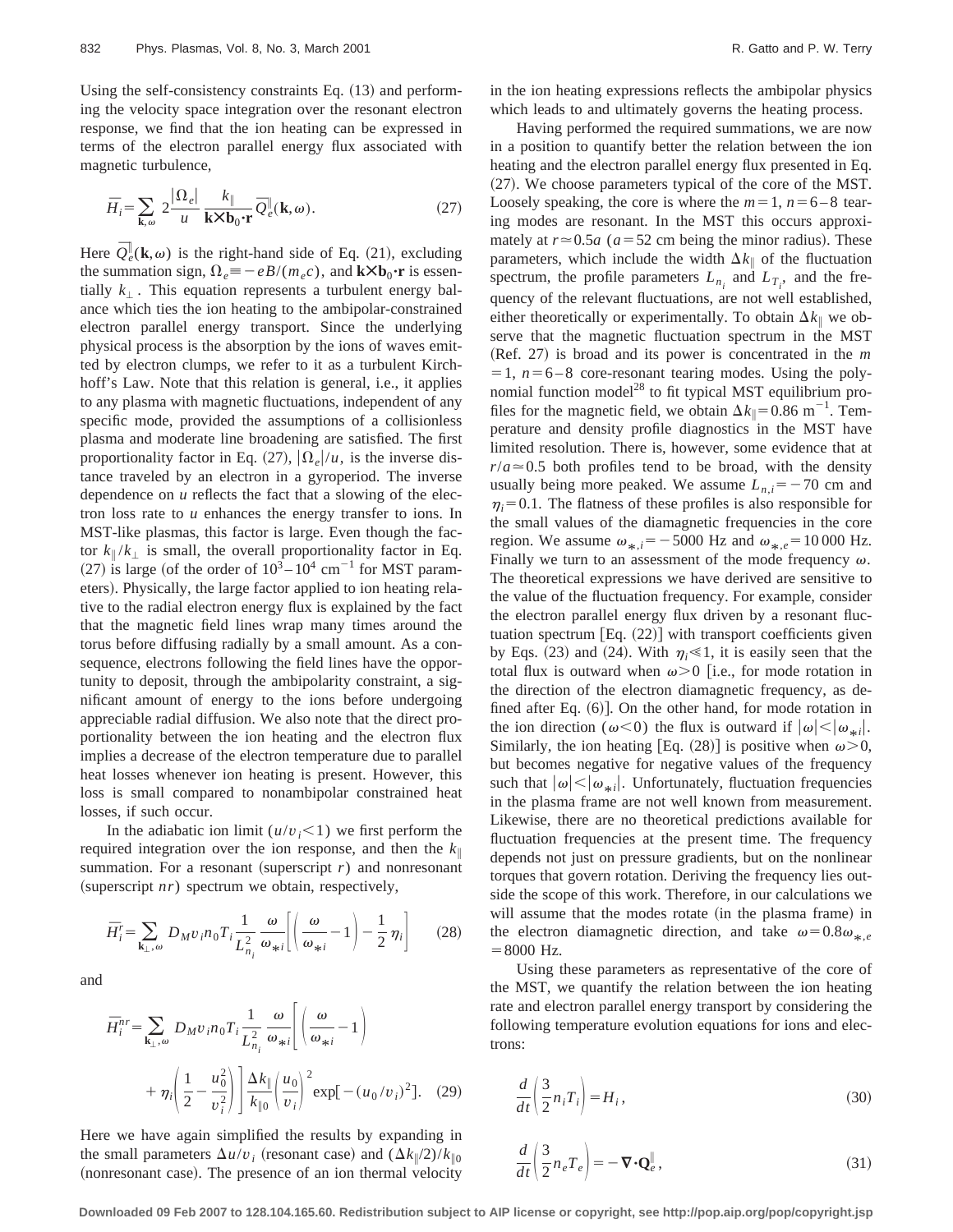where  $Q_e^{\parallel}$  and  $H_i$  are given, respectively, by Eqs. (22)–(24) and  $(28)$ . Note that Eq.  $(31)$  includes only the flux of parallel energy, not the potentially larger perpendicular energy flux discussed in the next section. Hence  $T_e$  evolution in the exercise described here only tracks part of the electron energy loss. Assuming initial values of 350 and 150 eV for the electron and ion temperatures respectively, and integrating Eqs.  $(30)$  and  $(31)$  with  $\bar{B}/B = 3\%$  for a time interval of 0.5 ms, we find that the ion temperature increases to 540 eV while the electron temperature decreases slightly to 349 eV. Even if the flux of electron parallel energy associated with these levels of magnetic fluctuations is small and leads to a very small decrease in  $T_e$ , the corresponding ion heating rate is large and induces a significant increase in  $T_i$  during a sawtooth crash.

To end this section, we note that a comparison of the fluxes of electron parallel energy and ion heating rate indicates that these are significantly smaller for a nonresonant spectrum [Eqs.  $(25)$  and  $(29)$ ] than for a resonant spectrum [Eqs.  $(23)$  and  $(28)$ ]. The reduction factor is proportional to the nondimensional parameters  $\Delta k_{\parallel}/k_{\parallel 0}$  and  $u_0/v_i$ . We recall that  $\Delta k_{\parallel}$  is the width of the spectrum,  $k_{\parallel 0} > 0$  is its center-point, and  $u_0 \equiv \omega / k_{\parallel 0}$ . The wave vector  $k_{\parallel 0}$  is equal to the average value of the wave vectors associated with the modes  $m=1$ ,  $n=6-8$  which drive the edge spectrum in the MST. We find  $k_{\parallel 0} = 4.5 \text{ m}^{-1}$ . Using this value and other data from the MST edge, we find that the parallel heat transport coefficients are reduced by a factor  $\approx 1.5 \times 10^{-5}$ , while the ion heating rate is reduced by  $\simeq 1.8 \times 10^{-3}$ .

# **IV. RADIAL FLUX OF ELECTRON PERPENDICULAR KINETIC ENERGY**

The anomalous ion heating described in the previous section is tied to the flux of parallel electron energy. This flux is ambipolar, independent of the fluctuation spectrum, and therefore small. As already briefly mentioned, the structure of the flux of perpendicular energy differs substantially from that of parallel energy because the quasilinear conductive flux survives the cancellation of drag and diffusion. For a resonant spectrum this implies  $Q_e^{\perp} \gg Q_e^{\parallel}$ . For a nonresonant spectrum, however, the major contribution comes from the ion drag, or ambipolar-constrained part of the flux, so that  $Q_e^{\perp} \approx Q_e^{\parallel}$ . Consequently, it is very important to consider the flux of perpendicular energy whenever the dominant contribution to the fluctuation spectrum comes from resonant modes (as in the core of the MST). In this case, the flux of perpendicular electron heat dominates the energy losses, and is responsible for the decrease of the electron temperature observed during bursts of magnetic activity in the MST.<sup>7</sup>

In this section we present expressions for the radial component of the electron perpendicular heat flux for both resonant and nonresonant spectra. As in the parallel case, we expect ion heating to be associated with the ambipolar part of the perpendicular electron heat flux. Calculation of this heating lies outside the drift-kinetic formalism employed herein, and is left for future work. The radial component of the anomalous perpendicular electron heat flux can be calculated following a similar procedure as that employed in Sec. III to calculate the parallel heat flux.<sup>16</sup> We have

$$
\bar{Q}_e^{\perp} = -\left[ v_e \left( \mathcal{D}_T^{ee} \frac{1}{L_{T_e}} \right) + v_i \left( \mathcal{D}_n^{ei} \frac{1}{L_{n_i}} + \mathcal{D}_T^{ei} \frac{1}{L_{T_i}} \right) \right] n_0 T_e , \tag{32}
$$

where in the resonant case the transport coefficients are given, to zero order in  $\left[\omega/(\Delta k_{\parallel}/2)\right]/v_i \leq 1$ , by

$$
\mathcal{D}_T^{ee} = \sum_{\mathbf{k}_{\perp},\omega} D_M, \quad \mathcal{D}_n^{ei} = \sum_{\mathbf{k}_{\perp},\omega} D_M \left( 1 - \frac{\omega}{\omega_{\ast i}} \right),
$$
\n
$$
\mathcal{D}_T^{ei} = \sum_{\mathbf{k}_{\perp},\omega} \frac{1}{2} D_M.
$$
\n(33)

For a nonresonant spectrum, we expand in  $(\Delta k_{\parallel}/2)/k_{\parallel 0}$  < 1 and obtain

$$
\mathcal{D}_{T}^{ee} = \sum_{\mathbf{k}_{\perp},\omega} D_{M} \frac{\Delta k_{\parallel}}{k_{\parallel 0}} \left(\frac{u_{0}}{v_{e}}\right)^{2},
$$
\n
$$
\mathcal{D}_{n}^{ei} = \sum_{\mathbf{k}_{\perp},\omega} D_{M} \left(1 - \frac{\omega}{\omega_{*i}}\right) \frac{\Delta k_{\parallel}}{k_{\parallel 0}} \left(\frac{u_{0}}{v_{i}}\right)^{2} \exp[-(u_{0}/v_{i})^{2}],
$$
\n
$$
\mathcal{D}_{T}^{ei} = \sum_{\mathbf{k}_{\perp},\omega} D_{M} \left(\frac{u_{0}^{2}}{v_{i}^{2}} - \frac{1}{2}\right) \frac{\Delta k_{\parallel}}{k_{\parallel 0}} \left(\frac{u_{0}}{v_{i}}\right)^{2} \exp[-(u_{0}/v_{i})^{2}].
$$
\n(35)

Note that in deriving these expressions we have assumed that the perpendicular energy of the electrons in the incoherent distribution,  $\tilde{v}^2 \equiv \int d^2 v_{\perp} v_{\perp}^2 \tilde{h} / \int d^2 v_{\perp} \tilde{h}$ , is equal to the thermal energy  $v_e^2$ .

From these expressions we see that, in the core region (resonant spectrum), the major contribution to the flux comes from its quasilinear part because of its  $v_e$ -rate (compared to the  $v_i$ -rate of the drag part). In the edge region (nonresonant spectrum) the transport coefficients present in the drag part of the flux are reduced by a factor  $\alpha (\Delta k_{\parallel}/k_{\parallel 0})(u_0 / v_i)^2$ . This is much larger than the reduction of the quasilinear part of the flux  $\alpha(\Delta k_{\parallel}/k_{\parallel 0})(u_0 / v_e)^2$ . Consequently, the major contribution in the edge region comes from the drag part.

We end this section by making a more quantitative comparison between the fluxes of parallel and perpendicular energy in the core. We obtain

$$
\frac{\overline{Q}_e^{\perp}}{\overline{Q}_e^{\parallel}} \propto \frac{v_e D_M L_{T_e}^{-1} n_0 T_e}{v_i D_M (v_i/v_e)^2 L_{T_i}^{-1} n_0 T_e}
$$
\n
$$
= \left(\frac{v_e}{v_i}\right) \left(\frac{v_e}{v_i}\right)^2 \frac{L_{T_i}}{L_{T_e}} \approx \left(\frac{m_i}{m_e}\right)^{3/2} \gg 1,
$$

where in the last step we have assumed equal temperatures.

## **V. A HEURISTIC TRANSPORT MODEL**

To determine if the expressions presented in the previous sections are able to qualitatively reproduce the time evolution of the electron and ion temperatures during a sawtooth

**Downloaded 09 Feb 2007 to 128.104.165.60. Redistribution subject to AIP license or copyright, see http://pop.aip.org/pop/copyright.jsp**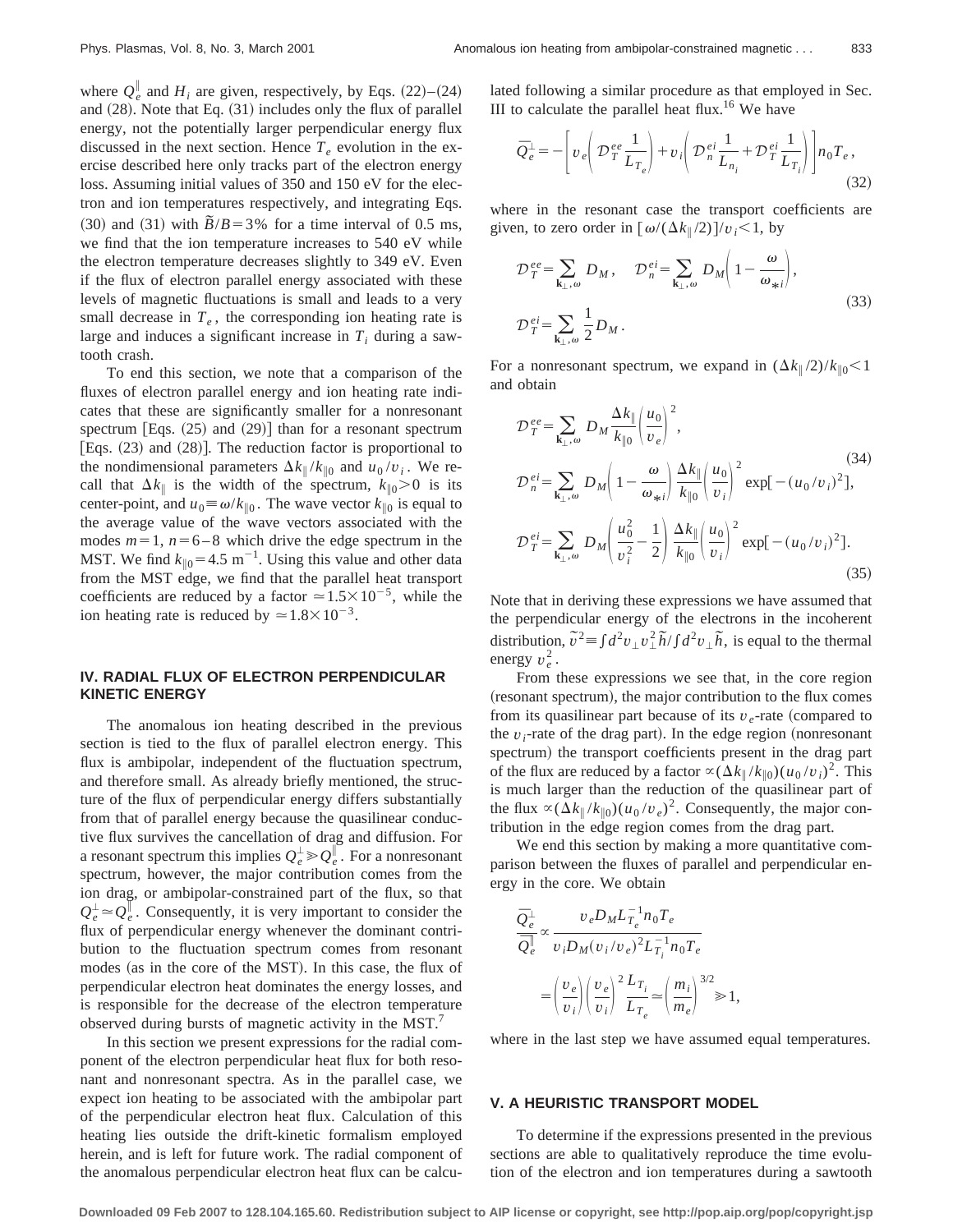crash in the core region of the MST, we consider the following heuristic transport model for coupled evolution of  $T_i$  and  $T_e$ :

$$
\frac{d}{dt} \left( \frac{3}{2} n_i T_i \right) = H_i^{\text{an}} + H_i^{\text{cl}} - \frac{\frac{3}{2} n_i T_i}{\tau_{E_i}},
$$
\n(36)\n
$$
\frac{d}{dt} \left( \frac{3}{2} n_e T_e \right) = H_e^{\text{Ohm}} + H_e^{\text{cl}} - \frac{S}{V} (Q_e^{\text{an}, \parallel} + Q_e^{\text{an}, \perp}) - \frac{\frac{3}{2} n_e T_e}{\tau_{E_e}}.
$$
\n(37)

Here there is a term depending on the ion energy confinement times  $\tau_{E_i}$ , which reflects losses associated with classical and electromagnetic anomalous ion transport. The corresponding term in the electron equation reflects classical and electrostatic anomalous electron transport losses.

We use this model to simulate the core region of the MST, taking the anomalous ion heating rate  $H_i^{\text{an}}$  to be given by Eq.  $(28)$ ,  $Q_e^{\parallel}$  by Eq.  $(22)$  with coefficients given by Eqs.  $(23)$  and  $(24)$ , and  $Q_e^{\perp}$  by Eqs.  $(32)$ – $(33)$ . The quantities *S* and *V* are a surface in the core region ( $0 \le r/a \le 0.5$ ), and the volume it encloses. The remaining terms are the classical heating associated with equipartition,  $H^{cl}$ , which in cgs units can be expressed as

$$
H_i^{\rm cl} = -H_e^{\rm cl} = 5 \times 10^{-37} \frac{(m_e m_i)^{1/2} n_0 \ln \Lambda_{ie}}{(m_e T_i + m_i T_e)^{3/2}} (T_e - T_i)
$$

(where  $\ln \Lambda_{ie} \approx 17$ ), and the Ohmic heating deposited to the electrons,  $H_e^{0 \text{hm}}$ , which we assume is equal to  $2.5 \times 10^7$  $(\text{erg/s})/\text{cm}^3$  in the core region of the MST. For the remaining parameters we use the same values as in the integration of Sec. III. We first find that, in steady-state,  $\tau_{Ee} = 1.5$  ms and  $\tau_{Ei}$ =3.1 ms. Experimental data on transport in the MST indicate that these values are too large by a factor of 2 or 3. However, since our goal is to assess qualitatively the effects of our expressions for  $Q_e$  and  $H_i$ , we neglect this discrepancy and proceed with the simulation, keeping in mind that transport rates will not be realistic. We integrate the two equations in time, following the evolution of  $T_e$  and  $T_i$  in response to a change in the magnetic fluctuation level that simulates the occurrence of a sawtooth crash. The result of the integration is presented in Fig. 2. This figure shows how our model is able to capture the main trends of the ion and electron temperature responses to a sawtooth cycle (compare with Fig.  $10$  of Ref. 7).

## **VI. SUMMARY AND CONCLUSIONS**

We have considered the problem of anomalous ion heating in magnetic turbulence, showing that ion heating is a natural by-product of magnetic turbulence. The heating is due to the absorption by ions of waves emitted by granulations in the electron distribution function. Since these are created and regulated by the magnetic turbulence itself, their presence represents a continuous saturation process that converts the energy stored in magnetic turbulence into ion kinetic energy. Physically the granulations, or incoherent fluctuations, consist of groups of electrons which stream together along the perturbed magnetic field lines, remaining corre-



FIG. 2. Time evolution of  $\tilde{B}/B_0$ ,  $T_e$ , and  $T_i$ .

lated for long times. As a consequence, these bunched electrons effectively act as macroparticles. During their ballistic propagation, they are shielded by the plasma dielectric, which consists of coherent electron and ion responses. The shielding process links the dynamics of clumped electrons and the dielectric, allowing a continuous exchange of momentum and energy between these two plasma constituents.

To describe this process we use a drift-kinetic formalism, retaining the  $E \times B$  and magnetic flutter nonlinearities. The latter describes streaming of electrons along perturbed magnetic field lines. The conservative energetics of the shielding physics is imposed through quasineutrality and Ampére's Law. Within this mathematical framework, we have evaluated the magnetic fluctuation-induced electron energy flux, and the rate of conversion of magnetic energy into ion kinetic energy. The principal findings are as follows:

- (1) Under the assumptions of moderate resonance broadening and collisionless dynamics, the magnetic fluctuationinduced flux of electron energy parallel to the magnetic field is ambipolar. The source of the ambipolar constraint originates with the wave-particle resonance factor  $\delta(\omega - k_{\parallel}v_{\parallel})$ , which applies to both the incoherent electron fluctuations and the coherent electron response. This leads to a cancellation of the quasilinear diffusion with the electron–electron drag, leaving the dissipative interaction of the electron–ion drag as the only parallel energy transport mechanism. This result does not require any particular form of the magnetic fluctuation spectrum or any particular choice of the ion response.
- (2) The reduction of the electron loss rate to one controlled by the ion thermal velocity implies an anomalous transfer of energy to the ions. Consequently, the ion heating rate is proportional to the radial flux of electron parallel energy. The heating is accomplished through the absorption by ions of waves emitted by electron clumps. Hence, the proportionality relationship can be represented as a turbulent generalization of Kirchhoff's Law usually associated with discreteness effects. There is a significant amount of heating associated with the flux